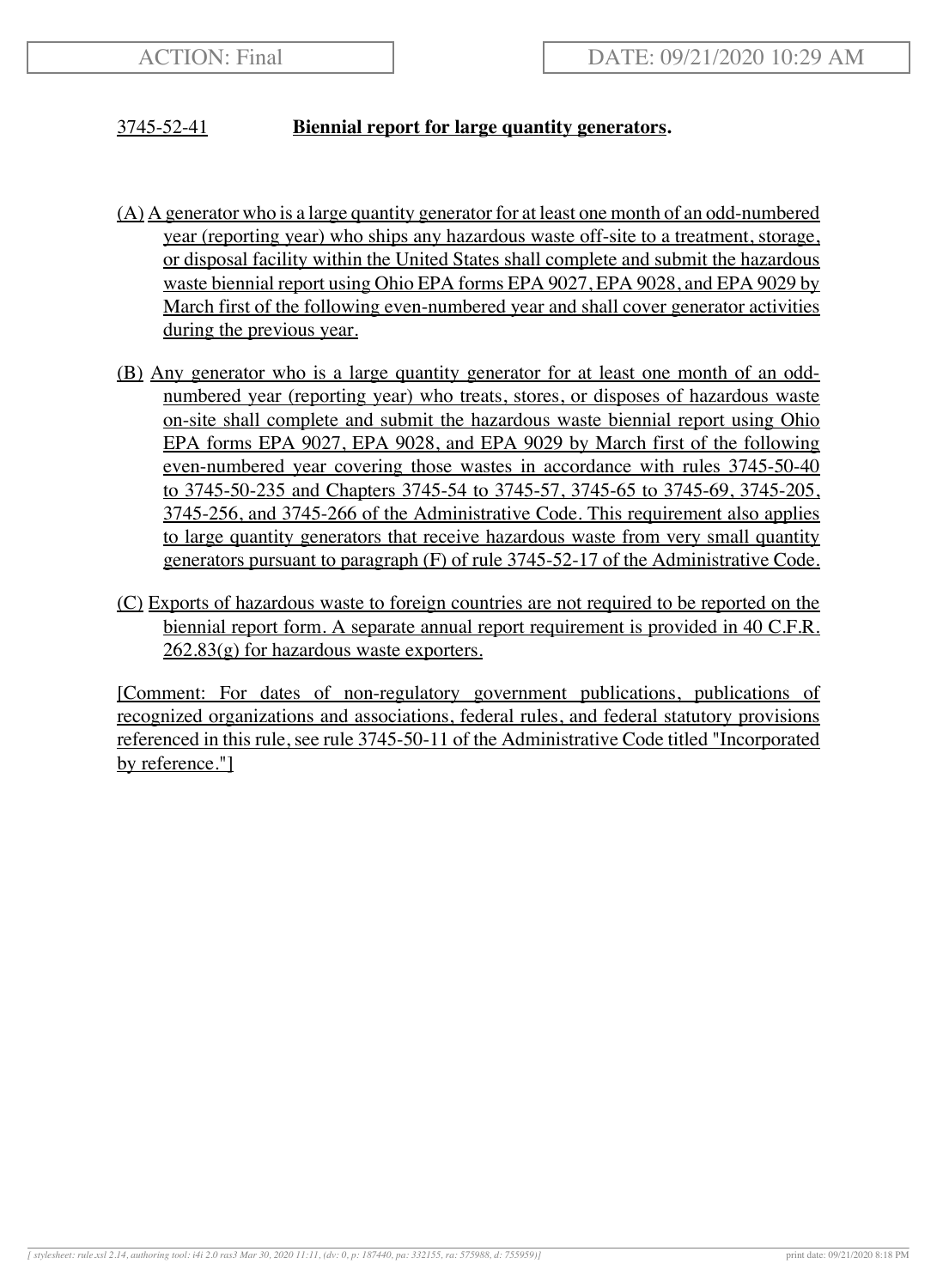| Replaces:                     | 3745-52-41 rescinded |
|-------------------------------|----------------------|
| Effective:                    | 10/5/2020            |
| Five Year Review (FYR) Dates: | 10/05/2025           |

# CERTIFIED ELECTRONICALLY

Certification

09/21/2020

Date

| 119.03                                          |
|-------------------------------------------------|
| 3734.12                                         |
| 3734.12                                         |
| 07/27/1980, 04/15/1981, 05/22/1981 (Emer.),     |
| 08/26/1981 (Emer.), 12/02/1981, 01/07/1983,     |
| 12/08/1988, 12/30/1989, 09/02/1997, 10/20/1998, |
| 12/07/2000, 03/13/2002, 12/07/2004, 02/16/2009, |
| 02/05/2013, 02/12/2018                          |
|                                                 |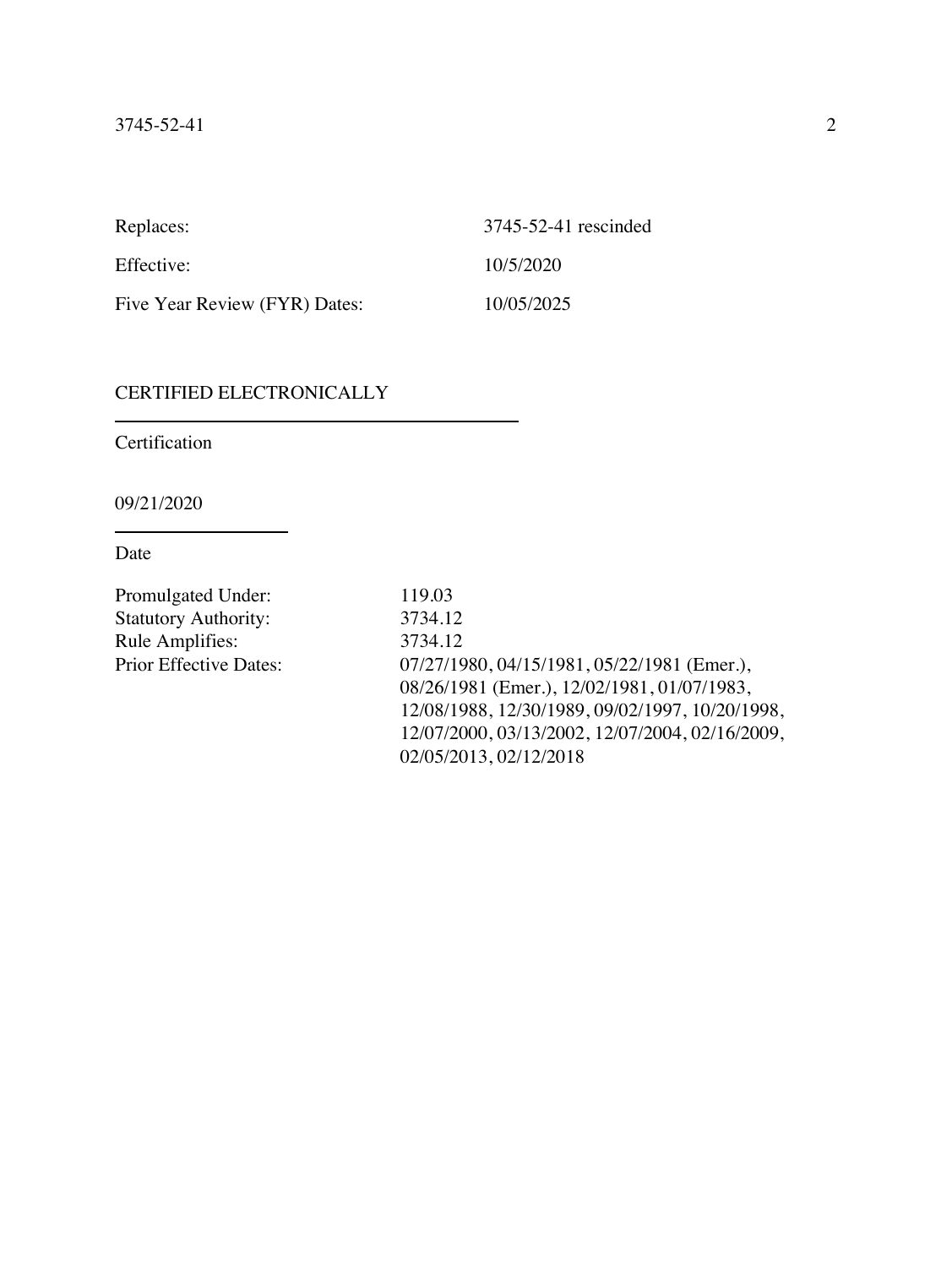### TO BE RESCINDED

#### 3745-52-41 **Biennial report- generator standards.**

- (A) A generator who ships any hazardous waste off-site shall prepare and submit to Ohio EPA the "Hazardous Waste Biennial Report" by March first of each even numbered year. The generator shall prepare the "Hazardous Waste Biennial Report" using Ohio EPA forms EPA 9027, EPA 9028, and EPA 9029 provided by the director upon the request of the generator. The "Hazardous Waste Biennial Report" shall cover generator activities during the previous calendar year, and shall include the following information:
	- (1) The U.S. EPA identification number, name, and address of the generator.
	- (2) The calendar year covered by the report.
	- (3) The U.S. EPA identification number, name, and address for each off-site treatment, storage, or disposal facility to which waste was shipped during the year.
	- (4) The name and U.S. EPA identification number of each transporter used during the reporting year for shipments to a treatment, storage, or disposal facility.
	- (5) A description, EPA hazardous waste number (from rules 3745-51-20 to 3745-51-24 or 3745-51-30 to 3745-51-35 of the Administrative Code), U.S. department of transportation hazard class, and quantity of each hazardous waste shipped off-site for shipments to a treatment, storage, or disposal facility. This information shall be listed by U.S. EPA identification number of each such offsite facility to which waste was shipped.
	- (6) A description of the efforts undertaken during the year to reduce the quantity and toxicity of hazardous waste generated.
	- (7) A description of the changes in quantity and toxicity of waste actually achieved during the year in comparison to previous years.
	- (8) The certification signed by the generator or authorized representative.
- (B) Any generator who treats, stores, or disposes of hazardous waste on-site shall submit a "Hazardous Waste Biennial Report" covering those wastes in accordance with rules 3745-50-40 to 3745-50-235 and Chapters 3745-54 to 3745-57, 3745-65 to 3745-69, 3745-205, 3745-256, and 3745-266 of the Administrative Code.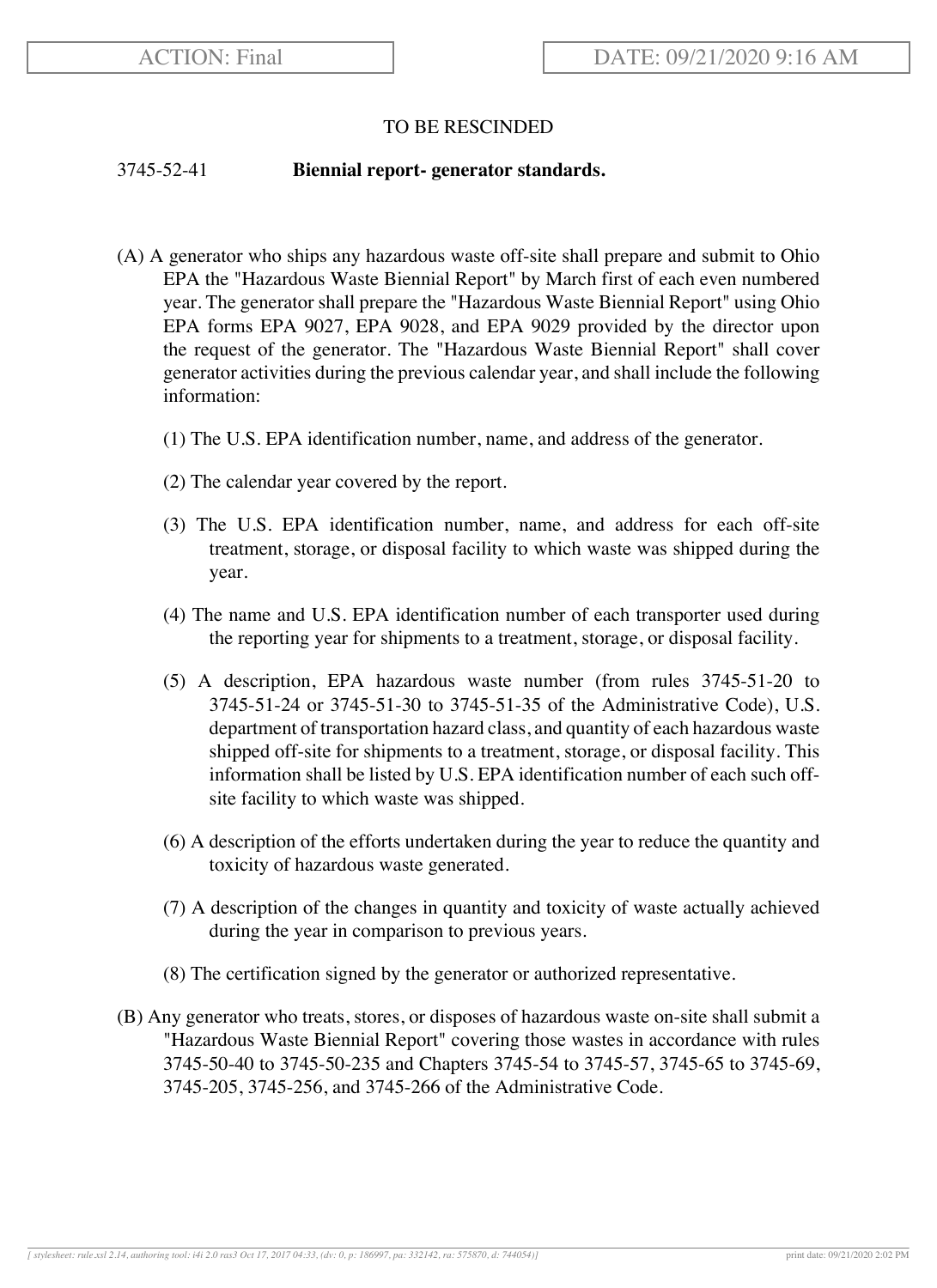[Comment: Reporting for exports of hazardous waste is not required on the "Biennial Report" form; however, 40 CFR 262.83 requires a separate annual report. The annual report is to be submitted to U.S. EPA and not to Ohio EPA.]

[Comment: For dates of non-regulatory government publications, publications of recognized organizations and associations, federal rules, and federal statutory provisions referenced in this rule, see rule 3745-50-11 of the Administrative Code titled "Incorporated by reference."]